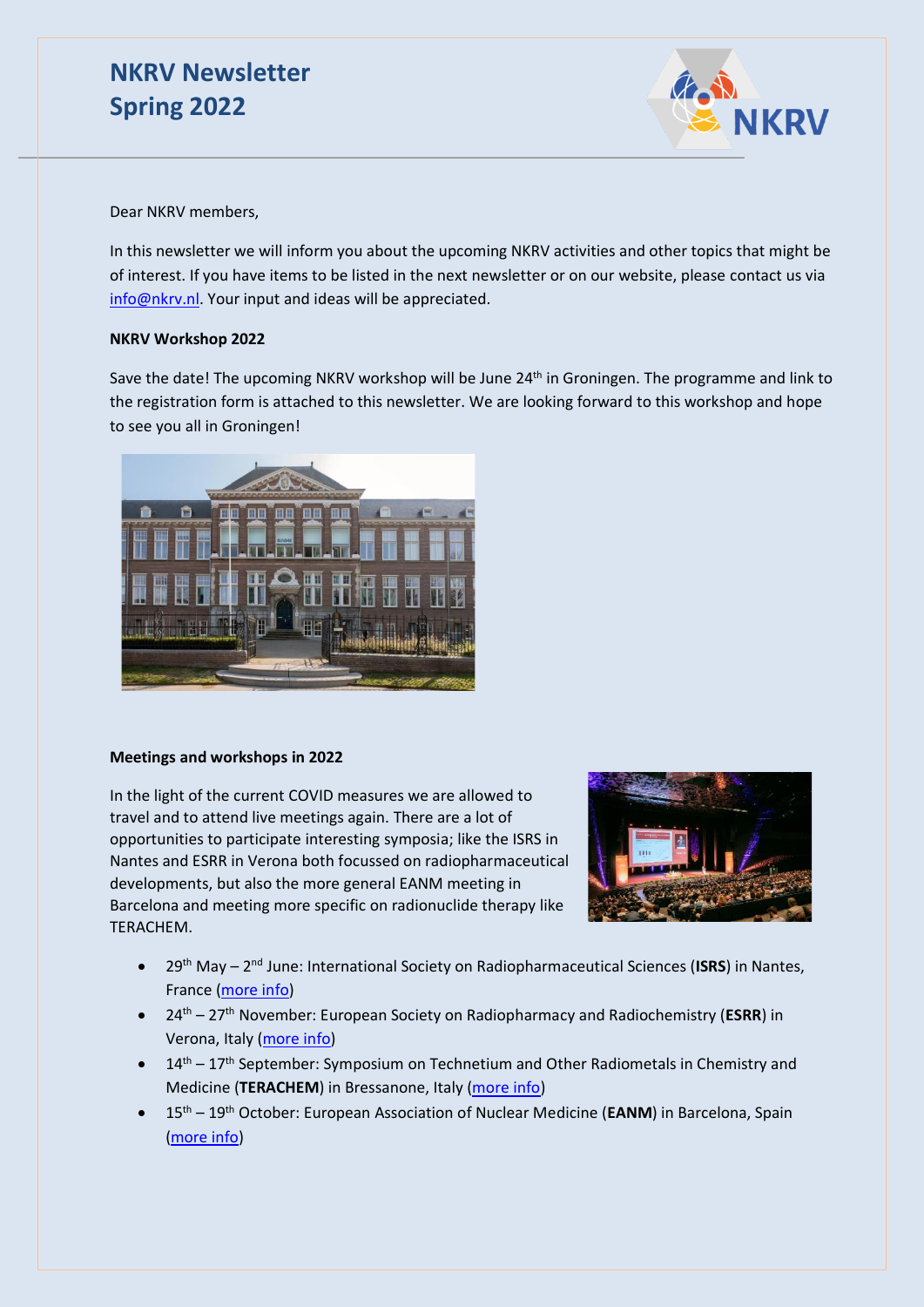## **NKRV Newsletter Spring 2022**



### **New Board Members**

We are looking for new enthusiastic board members! If you are interested to join the NKRV board, this is the moment! There will be two vacancies for new board members. If you are interested, please send a short motivation letter and two letters of support from NKRV members to info@nkry.nl. Do not hesitate to contact us if you have questions.



### **Travel funding**

Travel funding is available for joining (inter)national conferences to showcase your research and for international research visits!

We are happy to inform you that there is budget to attend symposia. The NKRV has reserved money to sponsor the attendance of PhD students and technicians to radiochemistry conferences in 2022. A maximal amount of 500 euro can be requested per student/technician per year.

We have also decided to expand these funding opportunities to travel expenses for traineeships/research visits as well. If you are planning to visit another radiochemistry lab in order to learn or improve on a specific technique, we can support this. Please contact us via [info@nkrv.nl](mailto:info@nkrv.nl) if you are interested.



## **Open positions**

Are you looking for a new colleague? We can post your vacancy on our website. For more information, please contact info@nkrv.nl. Are you looking for a new position yourself, please have a look [here.](https://www.nkrv.nl/vacancies/)